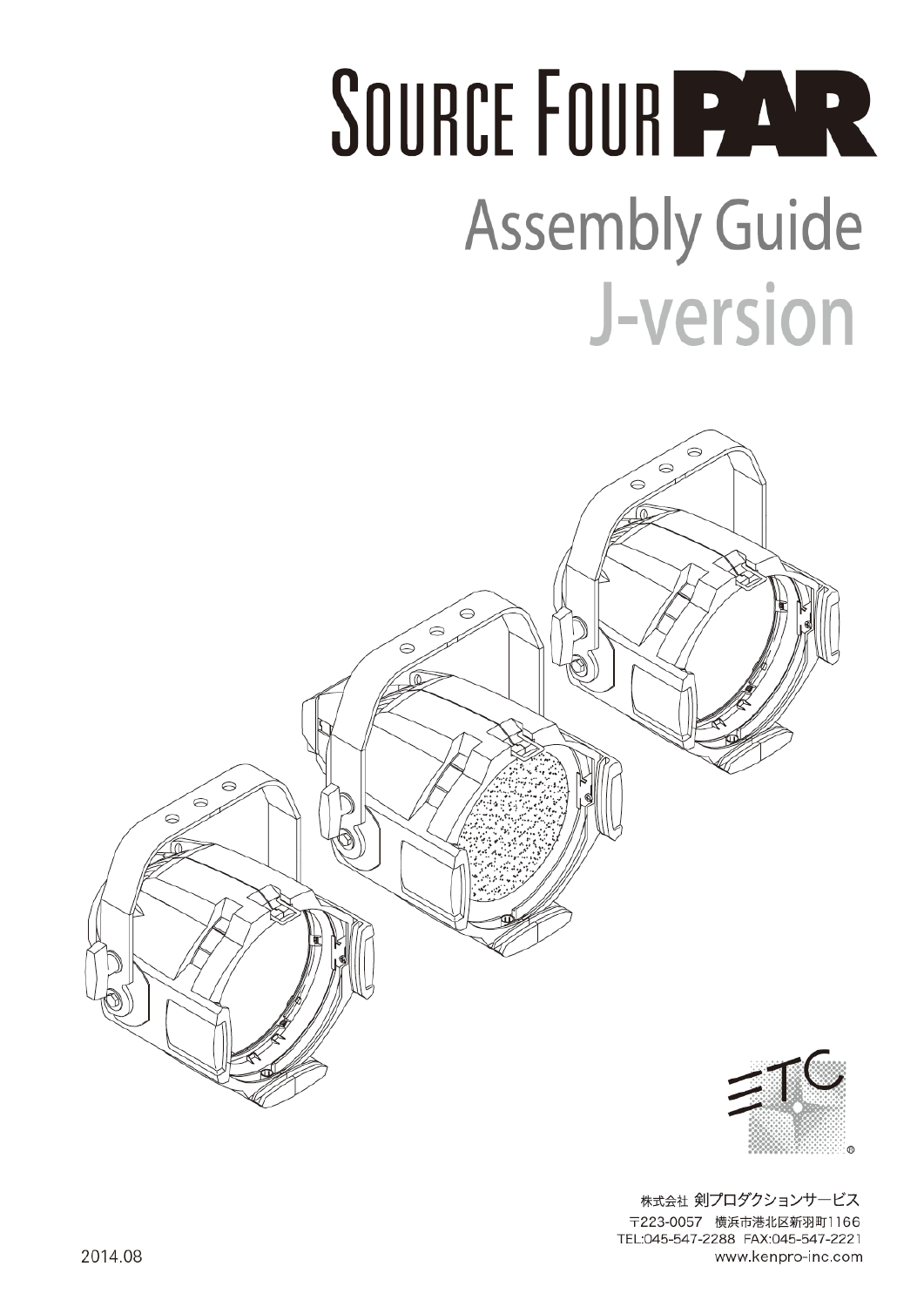## *S4PAR-PARTS LIST 1 PAR EA / MCM*



| <b>K01</b>      | S4 Par 共通 750w対応日本仕様ランプハウス部完成品            |
|-----------------|-------------------------------------------|
| <b>K01-W</b>    | S4 Par 共通 750w対応日本仕様ランプ ハウス部完成品 白         |
| K02             | S4 Par (EA, Nel) 用 750w対応UL仕様ランプ ハウス部完成品  |
| <b>K02-W</b>    | S4 Par (EA,Nel) 用 750w対応UL仕様ランプハウス部完成品 白  |
| K02-1           | S4 Par (MCM) 用 575w対応UL仕様ランプハウス部完成品       |
| K02-1W          | S4 Par (MCM) 用 575w対応UL仕様ランプハウス部完成品 白     |
| K03             | S4 Par 7-4                                |
| <b>K03-W</b>    | S4 Par 7-4 白                              |
| <b>K04</b>      | $S4$ Par $7-\Delta\pi$ <sup>*</sup> $\mu$ |
| K06             | S4 Par 7-ム固定 1/4 フラットワッシャー                |
| <b>K08</b>      |                                           |
| C <sub>07</sub> | アーム止めハンドル                                 |
| $C07-W$         | アーム止めハンドル白                                |
| C <sub>09</sub> | アームワッシャー                                  |
| C <sub>12</sub> | ハンド・ルボールト                                 |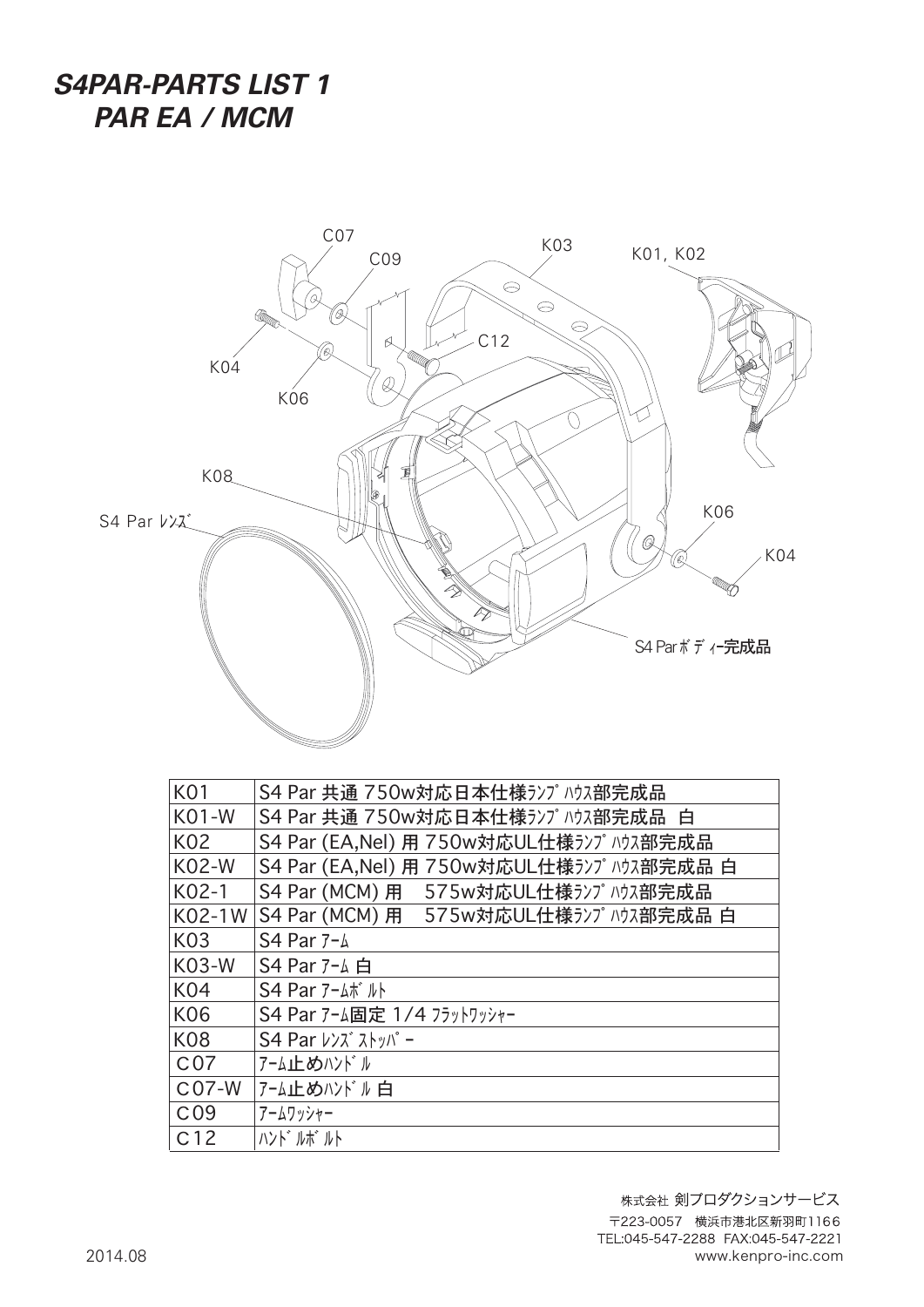**S4PAR-PARTS LIST 2 PAR Nel** 



| 001             | Nel レンズ スッティップ ル                       |
|-----------------|----------------------------------------|
| 002             | Nel レンズ スムーズ 、 クリア                     |
| 003             | $Nel$ $7 + -h$ $7 + 7$                 |
| 004             | Nel $7t - \frac{1}{2}$ $7t$ $\neq$ $7$ |
| 005             | Nel $7 + -\frac{1}{2}$                 |
| <b>OO6</b>      | Nel フォーカスノブ ネジ                         |
| C <sub>07</sub> | アーム止めハンドル                              |
| $C07-W$         | アーム止めハンドル白                             |
| C <sub>09</sub> | アームワッシャー                               |
| C <sub>12</sub> | ハンド゛ルボ゛ルト                              |
| <b>K01</b>      | S4 Par 共通 750w対応日本仕様ランプハウス部完成品         |
| <b>K01-W</b>    | S4 Par 共通 750w対応日本仕様ランプハウス部完成品 白       |
| <b>K03</b>      | S4 Par 7-4                             |
| <b>K03-W</b>    | S4 Par 7-4 白                           |
| <b>K04</b>      | $S4$ Par $7 - \Delta \vec{r}$ $\mu$    |
| <b>K06</b>      | S4 Par 7-ム固定 1/4 フラットワッシャー             |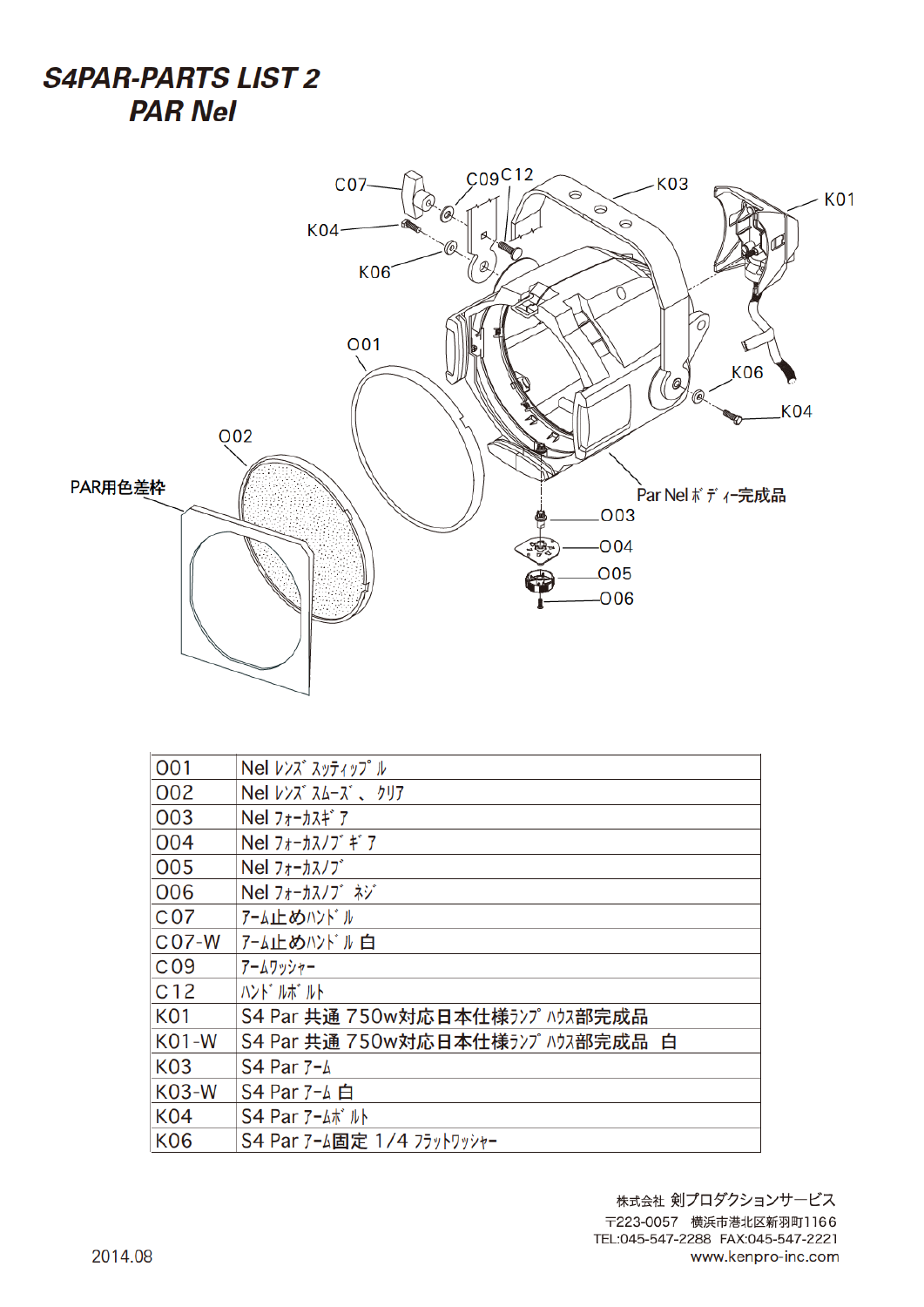

| L <sub>01</sub> | S4 Par ランプハウス 鋳物 外側         | LO <sub>5</sub> | S4 Par ランプハウス 組み立てワッシャー |
|-----------------|-----------------------------|-----------------|-------------------------|
| $LO1-W$         | S4 Par ランプハウス 鋳物 外側<br>白    | L <sub>06</sub> | S4 Par ランプハウス 組み立てネジ    |
| L <sub>02</sub> | S4 Par ランプハウス 鋳物<br>内側      | L <sub>07</sub> | S4 Par フォーカスハンドル 黒      |
| $LO2-W$         | S4 Par ランプハウス 鋳物<br>内側<br>白 | <b>B10</b>      | ソッケット部固定ネジ              |
| L <sub>04</sub> | S4 Par アース線 止めネジ            | <b>B17</b>      | 穴埋めビス                   |



| <b>NO1</b> | 日本製 2mm 用 モーガ ルリケット (1個),別途セラミックが必要      |  |
|------------|------------------------------------------|--|
| <b>NO4</b> | 日本製 2mm用 モーガル絶縁板                         |  |
| <b>NO5</b> | 日本製 2mm用 モーガ ルセラミック                      |  |
| <b>NO9</b> | 日本製 ソケット付き 2mm 3P シリコンケーブルPar用           |  |
| $N09-W$    | 日本製 ソケット付き 2㎜ 3P シリコンケーブルPar用 (白)        |  |
| <b>N10</b> | 日本製 ソケット&セラミック付き 2mm 3P シリコンケーブルPar用     |  |
| $N10-W$    | 日本製 ソケット&セラミック付き 2mm 3P シリコンケーブルPar用 (白) |  |

※ EA & Nel は 750w MCMは575w まで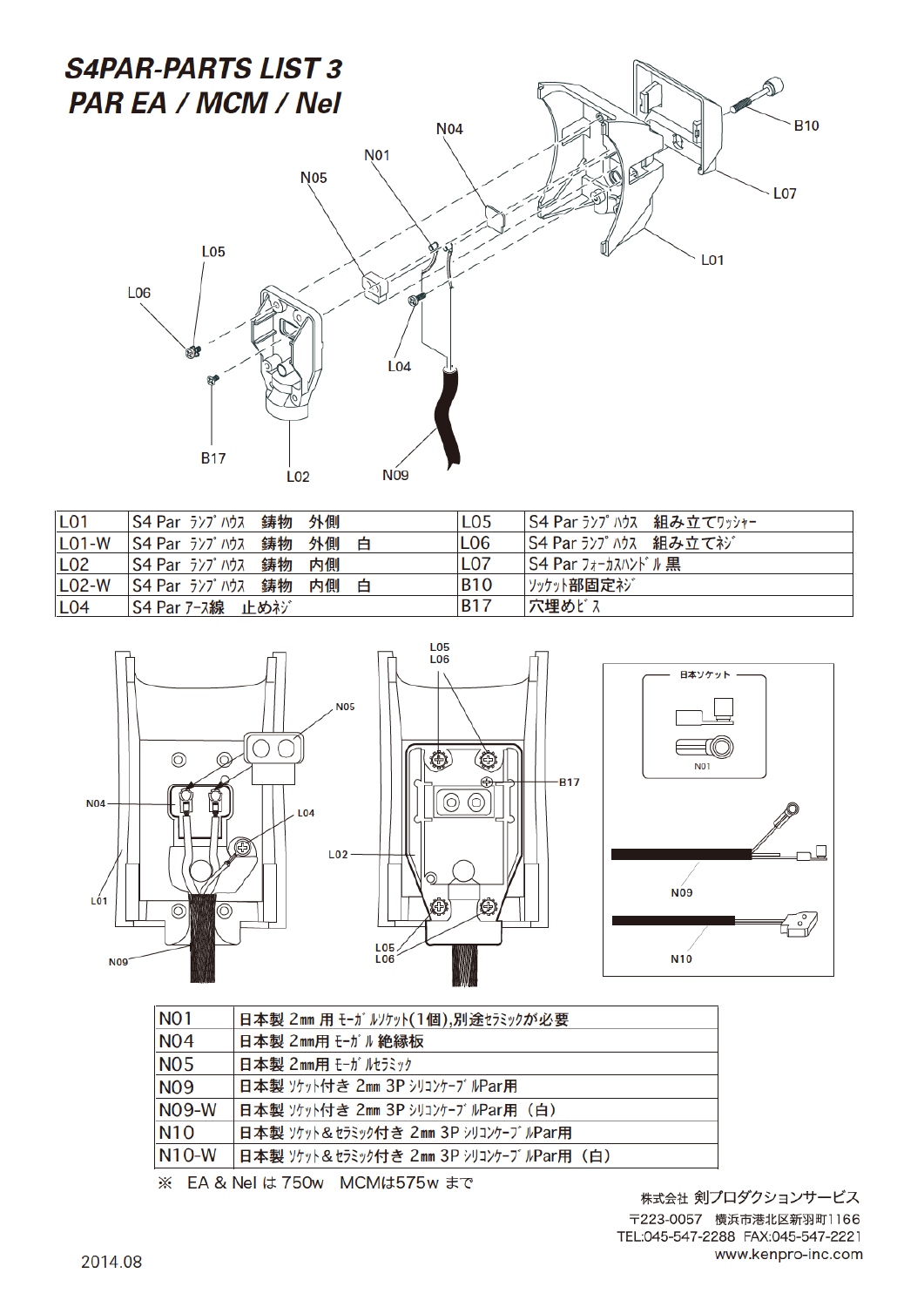*S4PAR-PARTS LIST 4 PAR EA / MCM*



| M <sub>0</sub> 1 | EA ミラー 黒             | <b>M07</b>      | Part <sup>*</sup> $\lambda$                                           |
|------------------|----------------------|-----------------|-----------------------------------------------------------------------|
| $MO1-W$          | EA 35-白              | M08             | レンズ ローテーションリング 押さえクリップ                                                |
| M02              | $MCM \geq -$         | M09             | EA, MCM $7 + -\frac{1}{2}$                                            |
| M03              | S4 Par 鋳物<br>右側      | M10             | ローテーションクリップ                                                           |
| M03-W            | S4 Par 鋳物<br>白<br>右側 | M11             | S4 Par クラッチプレート(ETC社にて修理)                                             |
| M04              | S4 Par 鋳物<br>左側      | M12             | クラッチプレート 止めナット                                                        |
| M04-W            | S4 Par 鋳物<br>左側<br>白 | M13             | スタンドオフ (96年1月以前)                                                      |
| M05              | ミラーパット               | <b>PO1</b>      | Par バ い組み立てネジ                                                         |
| M06              | レンズ ローテーションリング 黒     | F16             | 色枠止めスプリング                                                             |
| MO6-W            | レンズ ローテーションリング 白     | J <sub>04</sub> | Jr · Par 用色枠止めクリップ                                                    |
|                  |                      | <b>K08</b>      | Par $\nu$ $\nu$ $\lambda$ <sup>*</sup> $\lambda$ $\nu$ <sup>*</sup> - |